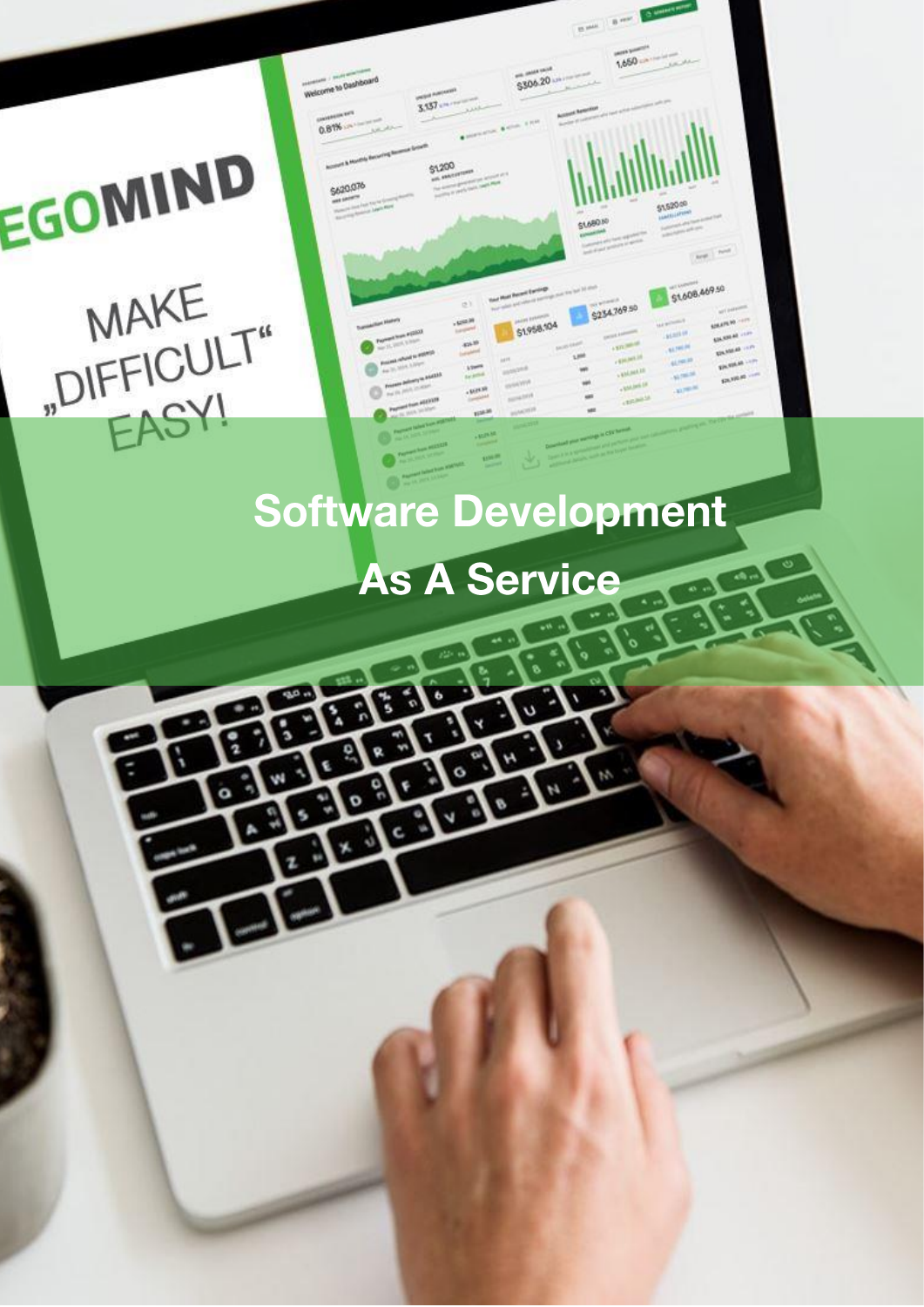### **Software Development as a Service**

You have a new product idea or an important product enhancement but no time or team to realize it perfectly?

Software Development as a Service (SDaaS) takes care of everything related to product development. Don't worry about UI designers, architects, developers, quality managers, technical writers, etc. You take care of your customers and your core competencies, we do the software for you.

- ✓ We help you to become a market leader
- ✓ We deliver customer-focused product development
- ✓ We provide fast access to new technologies and innovations
- ✓ Your success is our goal

EgoMind offers the all-round carefree package for your successful products!



### **We offer added value through experience!**

Your customers benefit from user-friendly software in all components. We pay attention to a stable and effective architecture for computer applications and apps during development.

The core components of the software design are always maintained - they can be adapted at any time with the changing requirements. Through qualitative system architecture in cloud and on-premise environments, we always pay attention to cost efficiency.

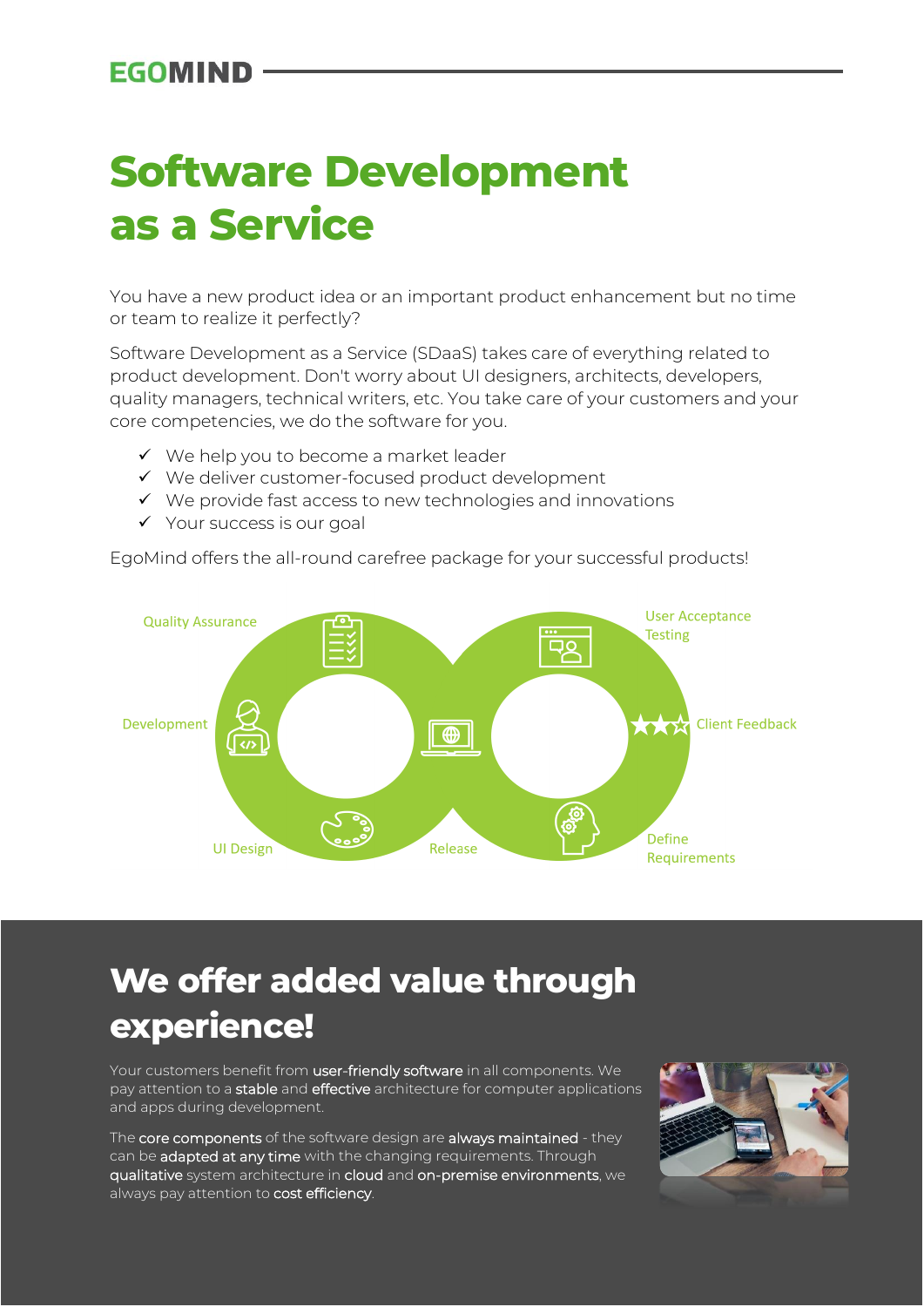## **Our guideline**

There are numerous great products which are outstanding in your field and do exactly what the customer wants.

There is much more to a successful product than its core functionality. Customers benefit from the following principles:



#### **Management**

Whether installed from the cloud or locally, the product must be easy to install and very simple to administer. Enterprise and cloud solutions must be multi-tenant (MSP-readiness).

### **Analyze**

It is important in almost all areas to understand what happens in the system itself and with the system, how it is used and why. This should be presented both in detail and graphically - preferably automatically and in a management-oriented way.

#### **Connect**

In most cases, the usefulness of the systems can grow exponentially if they can be connected to the other systems and these systems can exchange data and commands. For this, external APIs or other mechanisms to realize the connectors.

### **Security**

A system in itself must be protected from external attacks. In addition, connections to other components such as the server, database, agents and consoles should be encrypted and secure.

Multifactor authentication is often requested by customers.

### **Optimization**

Often this task is neglected, but with modern methods such as AI, you can dramatically increase the usefulness of the system and reduce effort.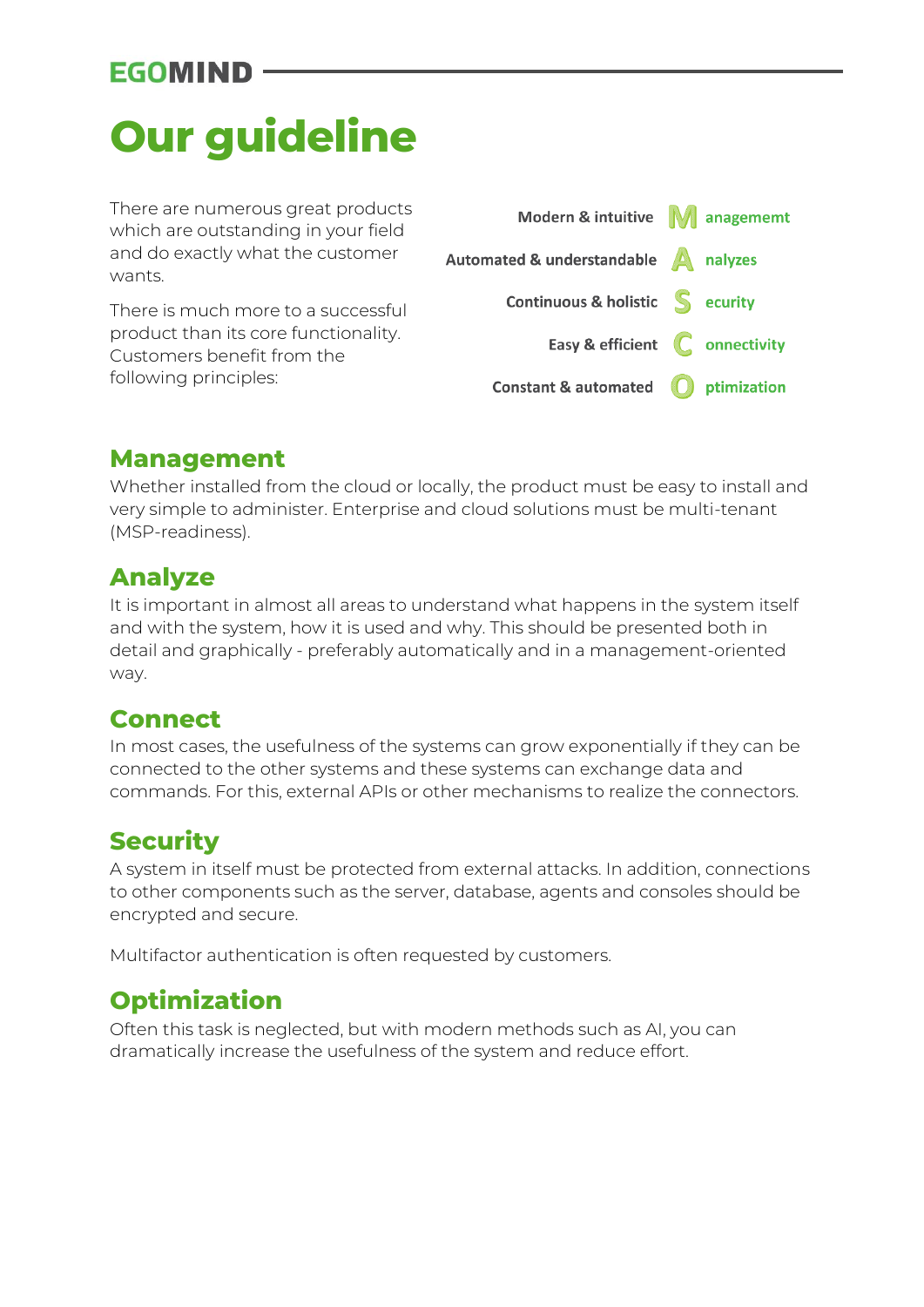## **Why EgoMind?**

Our team has more than 15 years of experience. We have our own success stories with more than 2,500 customers and customer sizes ranging from 5 - 200,000 clients.

We offer a scalable business model. You get new products and innovations faster.

A fair and success-oriented cooperation is important to us.

# **Secure 4-C**

### **Our task force for successful products**

### **Control**

EgoMind knows about implementations of easy-to-use and multi-client management interfaces. No matter if on-premise or cloudbased!

### **Connectivity**

With a secure connectivity in all directions, the benefits of the systems can grow exponentially.

### **Collaborate**

The management of your product enables the respective IT managers, as well as users, to better interact with each other.

### **Cost Saving**

Enable your customers to realize timely cost savings from administration and operations through simple management interfaces, Software As a Services, analytics and reporting, and high stability and flexibility of your product.

### **Security**

The "Secure" is at the forefront for us. EgoMind generally pays attention to high security of features and functions in all areas of the 4 C's.